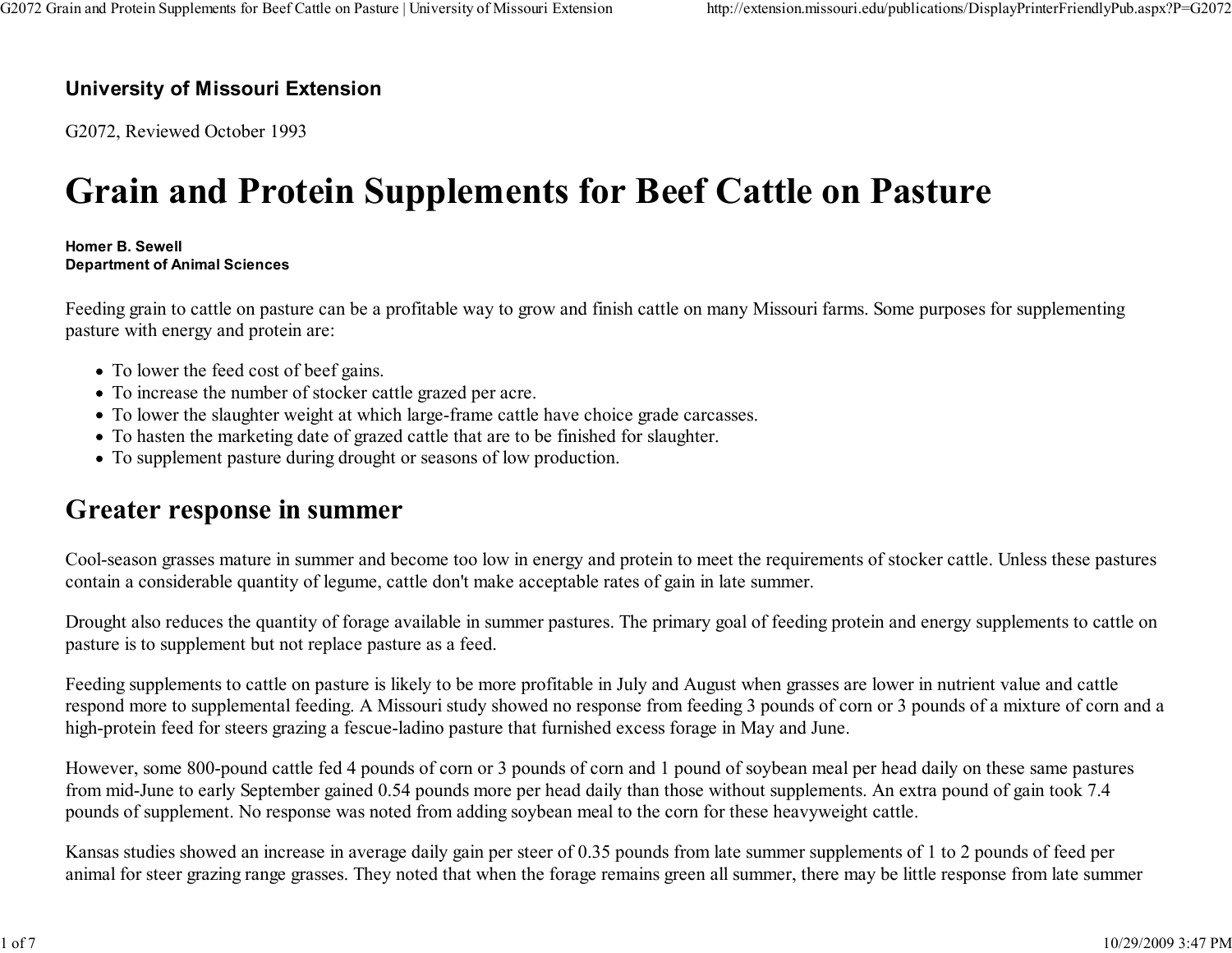supplements.

# Protein supplements

Feeding 0.8 to 1.0 pounds daily per head of soybean meal, cottonseed meal or a similar 40 percent protein supplement has been more profitable forcattle on range grasses in late summer than higher levels of a grain supplement in Oklahoma comparisons. These western range grasses decline greatly in protein in late summer. Feeding protein increases the digestibility of these mature grasses and increases their consumption when protein isdeficient; feeding 3 pounds or more of an energy supplement usually decreases consumption of the forage. High protein supplements give the bestresponse when the forage is low in protein but abundant in quantity.

Energy may be deficient on Missouri pastures in late summer since fescue, orchard and brome grass pastures don't drop as low in protein as ischaracteristic of the range grasses. Thus, energy may be a greater need than protein to supplement these types of Missouri pastures in summer.

#### Escape protein

Grazing trials at the University of Nebraska showed steers with initial weights of 550 to 600 pounds benefitted from supplemental escape protein when grazing brome grass pastures from late April to early July. Adding 0.5 pounds of escape protein per head daily increased average daily gain above a corn starch energy supplement by 0.36 pounds per head daily; adding 0.25 pounds of escape protein increased average daily gain by 0.25 pounds per head daily. The forage had 20 percent protein on a dry matter basis in early spring, but analyses indicated 95 percent of the protein wasrumen degradable.

A two-year study at MU showed no response from adding escape protein (blood meal-corn gluten meal) vs. soybean meal to 3 pounds corn fed perhead daily to 650- to 700-pound steers grazing fescue pastures during May and June.

#### Grain supplements for stockers

Limiting grain supplements to 0.5 to 1.0 percent of body weight usually requires less grain for an extra unit of gain than full-feeding grain to cattle on pasture. Feeding large amounts of energy with forage reduces the fiber digestibility of the forage. Also, cattle will substitute grain for grass when large amounts of grain are fed with good quality forage. This results in little increase in daily gain and large amounts of grain needed for additionalgain.

In Kansas trials, feeding 4 pounds of rolled milo per head daily to steers grazing bermuda grass pastures for 112 days gave higher subsequentfeedlot gains, fewer days in the feedlot and higher overall performance than feeding 0 or 2 pounds milo.

#### Increase stocking rates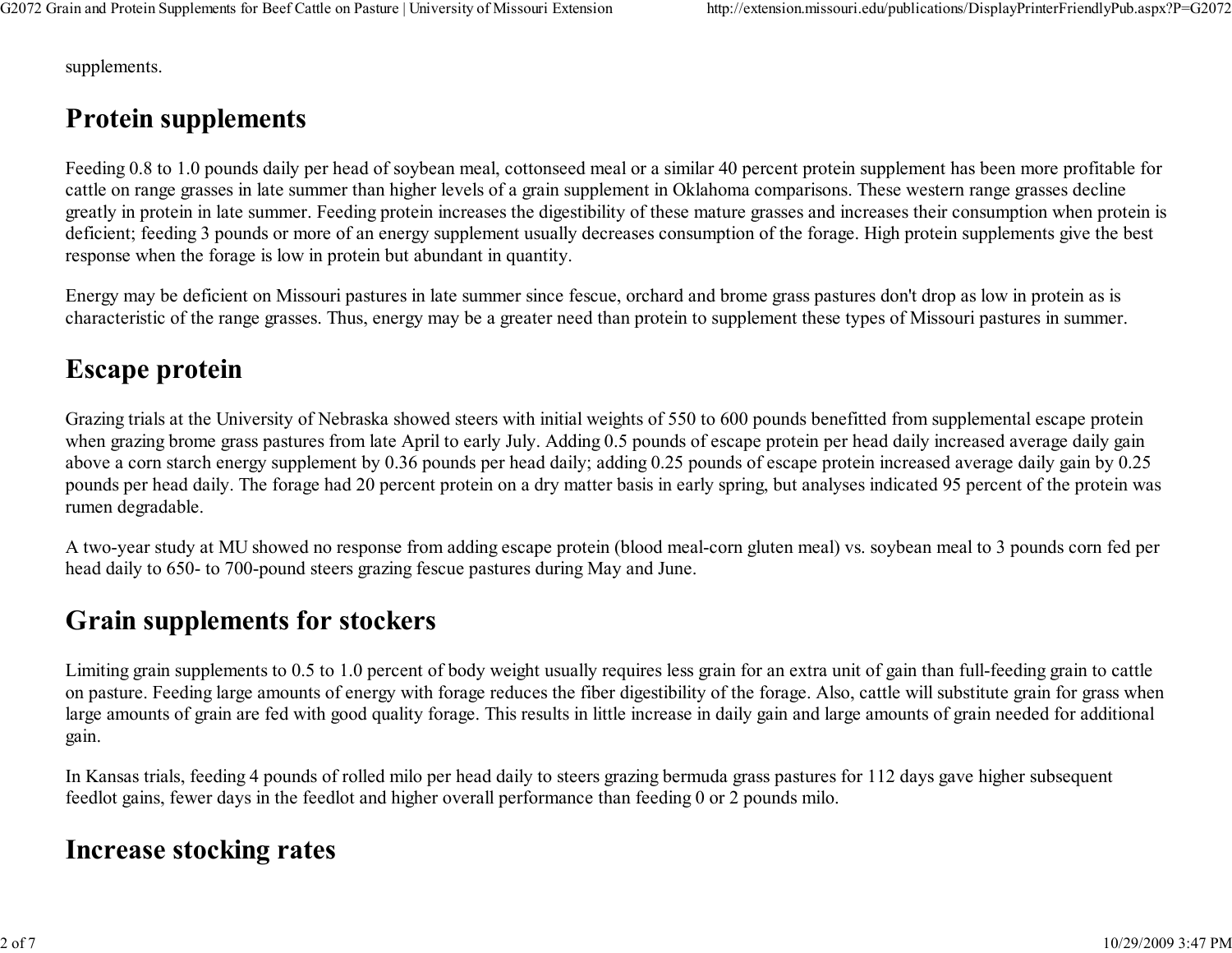For the most efficient use of grain supplements with pasture, the stocking rate of the cattle must be balanced with the pasture. The stocking rateshould be increased when grain supplements are fed, since the cattle will eat less pasture. In University of Oklahoma studies, it took 15 to 30 pounds of grain for each pound of gain increase if grass was surplus, but only 8 to 10 pounds if grass and cattle were balanced. The carryingcapacity of the pasture increased by 25 to 30 percent when grain was fed at 1 percent of body weight (5 to 7 pounds per head per day).

Raun, A.P. (1979) of Elanco Products Company reported a summary of eight trials that showed stockers fed forage averaged 0.61 less forage dry matter intake for each pound of grain consumed daily. The stocking rate to fully use the pasture increased 4.2 percent for each pound of grain fed per head daily. Thus, if 4 pounds of corn is fed per head daily, the stocking rate would need to be increased by 1/6 or 16.8 percent to fully use theforage.

In a four-year trial with grasses and grass-legume pastures in Wisconsin, feeding corn at 1 percent of body weight to steers increased the carryingcapacity of pastures by 15 percent from May to September and 17 percent from October to November.

Feeding corn at the rate of 1 percent of body weight in the Wisconsin trials increased average daily gain by 0.42 pounds per head from May to September, but gave no increase in daily gain from October to November. Supplemented steers grazing grass-birdsfoot trefoil pastures had 23 percent faster average daily gains in spring and summer. Corn feeding increased daily gain on bluegrass pastures by 30 percent and increased average daily gain on brome grass by 28 percent. The lesser increase from corn feeding on the birdsfoot trefoil-grass pasture indicates these cattlewere better able to meet their energy intake requirements than those grazing the grass pastures.

### Highly digestible fiber feeds

Feeds such as soybean hulls and corn gluten feed have low starch but a large component of highly digestible fiber. These high-fiber feeds reduce the fiber digestibility and feed intake of roughages less when they are used as energy supplements to roughage rations than do high-starch grains such as corn, milo or wheat. Studies at MU and other stations show that feeding 3 to 6 pounds of soybean hulls or corn gluten feed per head daily tocattle on forage gives equal or greater performance than using a similar amount of corn grain.

### Feeding method

Supplements can be hand-fed daily. If fed at 0.5 percent of body weight or less, every other day is satisfactory. Salt mixes work well. Adding 10 percent salt to a grain supplement will hold consumption to about 1 percent of body weight. About 15 percent salt is needed to limit grain to 0.5percent of body weight on most pastures. If Rumensin is included, less salt is needed. It will take 30 percent or more salt to limit a protein supplement to 1 pound daily consumption. Use plain salt instead of trace mineralized salt to prevent overfeeding of some minerals. Tallow or otherfat can be substituted for salt to control intake.

If cattle are hand-fed supplements, the time of day that the supplement is fed appears to affect the amount of forage that the cattle will consume. Cattle have intensive grazing peaks at dawn and dusk, with most grazing occurring in daylight hours. Feeding supplements in the middle of the daywill be less disruptive on normal grazing activity and will cause cattle to eat more forage than if supplements are fed early in the morning.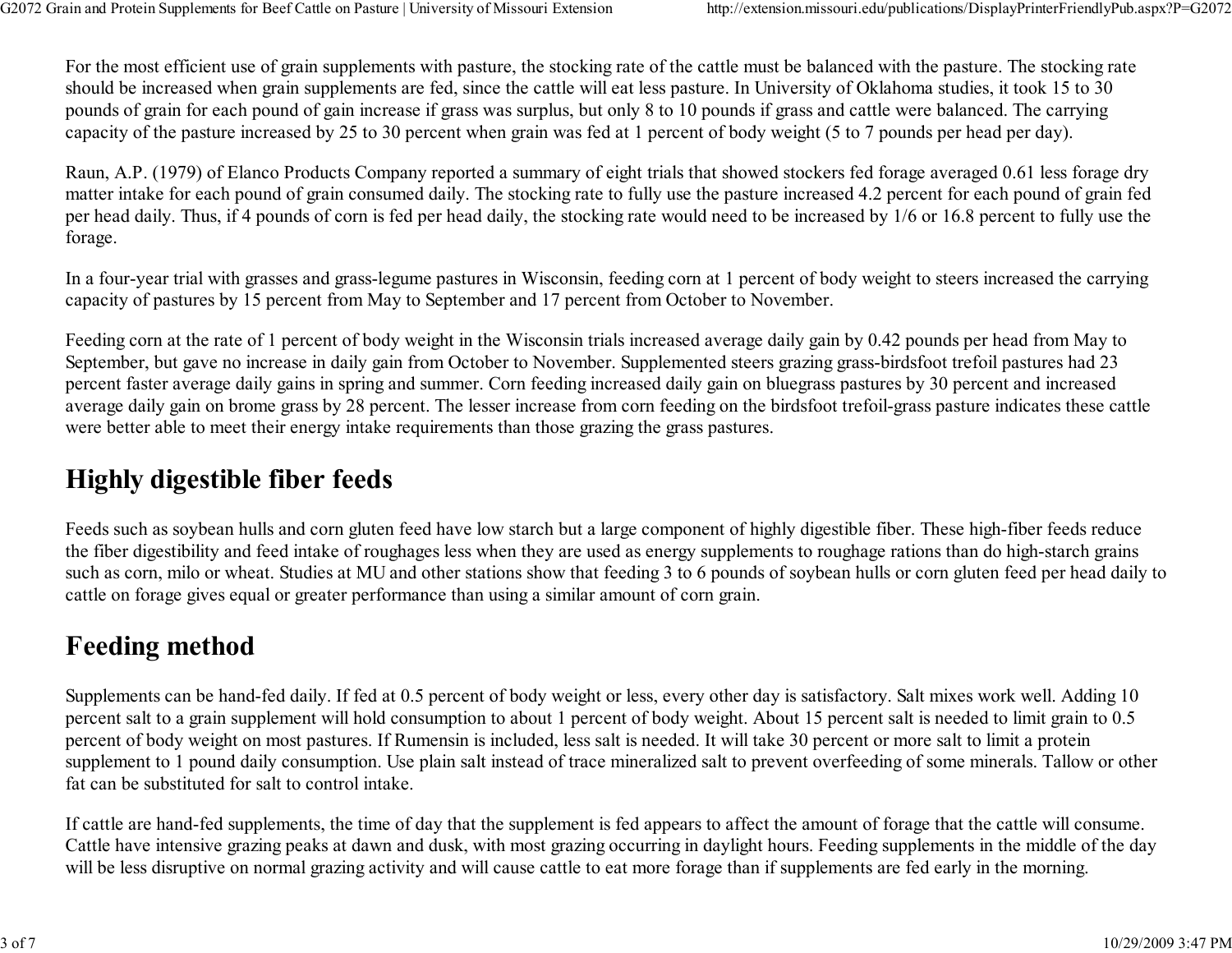# Implants, ionophores, antibiotics

Growth implants will increase the daily gain of steers fed supplements on pasture by 12 to 15 percent and increase total gain by 20 to 30 pounds ina 130-day pasture period. A second implant of Ralgro at mid season increased the total pasture gain of steers by 9.5 pounds in a summary of 11Missouri farm trials.

Rumensin or Bovatec fed at 150 to 200 milligrams per head daily in grain or protein supplements has increased the gain of steers and heifers on pasture by approximately 0.15 to 0.20 pounds per head daily. In a summary of nine trials, Rumensin or Bovatec increased the average daily gain of stockers on pasture by 0.12 pounds when the ionophores were fed in free-choice mineral mixes or molasses blocks. Rumensin was consumed at anaverage level of 103 milligrams and Bovatec at 123 milligrams per head daily.

An increase in daily gain has been shown in some trials where steers and heifers on summer pasture have consumed around 350 milligrams of Aureomycin per head daily in salt-mineral mixtures. Cattle fed this level of antibiotics in their mineral mixture averaged 0.1 pounds higher averagedaily gain in a summary of five trials. The response appeared to be greater where eye infections were a problem.

#### Grain to finish cattle on pasture

Feeding 0.8 pounds to 1 pound of grain per 100 pounds of body weight gave the greatest profit in finishing cattle on grass in a 7-year study at NorthCarolina. A mixture of 10 percent animal fat and 90 percent ground shelled corn or milo produced this level of grain intake on fescue-ladino,orchard grass-ladino and other pasture combinations.

Ten percent salt in the concentrate provided similar results to that obtained with fat. However, the fat addition proved more profitable than salt in their trials. Adding 15 percent salt to the mixture reduced consumption to 0.5 pounds of grain per 100 pounds body weight of the steers. A limitedfeed of grain with pasture saved about 50 percent of the grain plus the protein supplement and roughage needed for cattle finished in dry lot.

### Protein level

Work at MU and elsewhere does not show that protein supplementation is profitable for grain rations fed at 10 percent or more of body weight tocattle on grass-legume pastures, grasses fertilized with nitrogen or grasses in an early stage of growth.

The grain ration will not need to supplement the forage for protein except when pasture growth is of poor quality because of advanced maturity or drought. A level of 10 to 12 percent crude protein in mixed feed should be adequate under most conditions. A mixture of 14 parts of corn or miloand one part of 40 percent protein supplement has approximately 11 percent crude protein (as fed).

#### Steps to low-choice slaughter cattle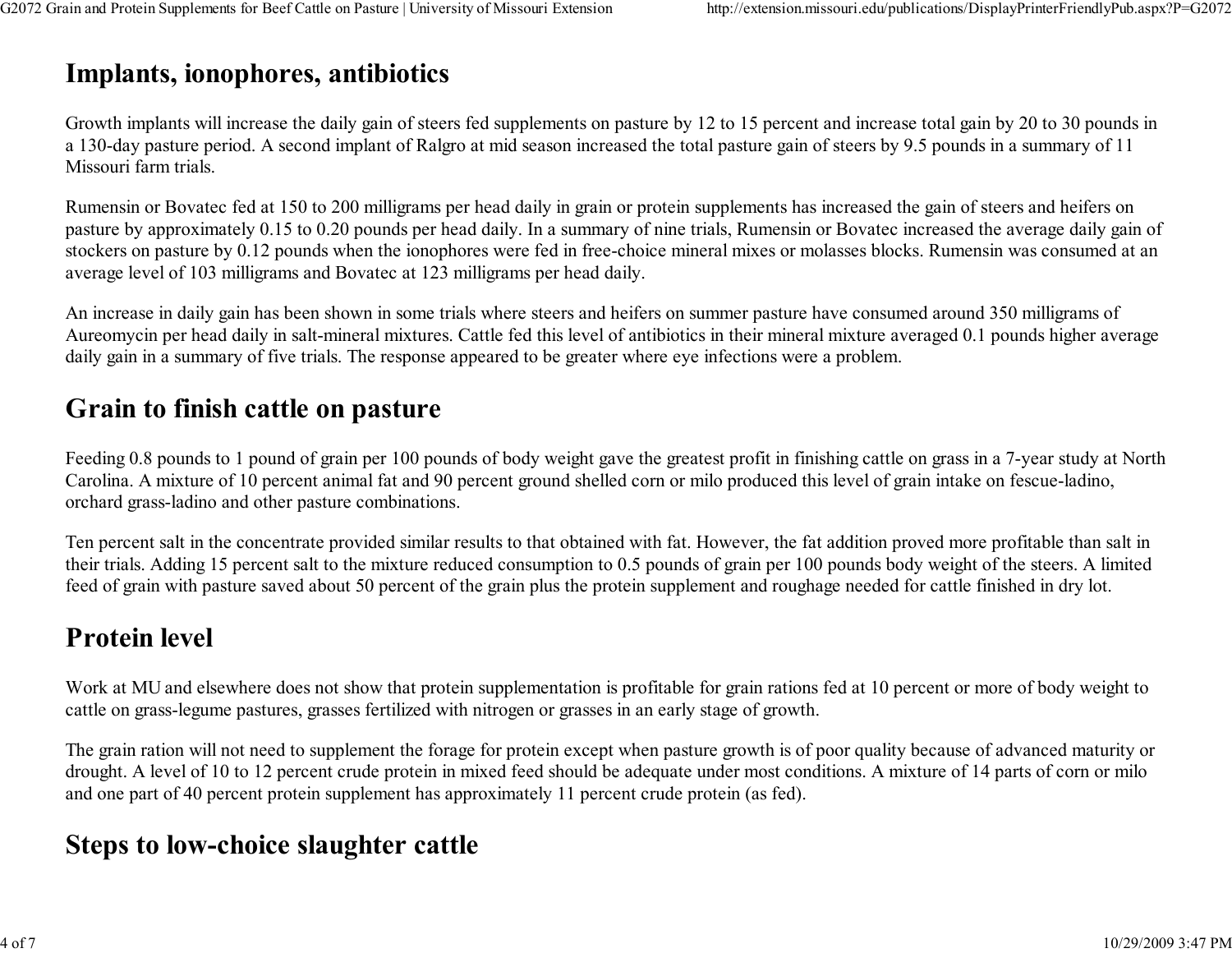- Start with 550- to 700-pound steers or 500- to 600-pound heifers.
- Use cattle that have been wintered to gain 1.25 to 2.0 pounds daily.
- Allow about 0.5 to 1 acre of grass or grass-legume pasture per head.
- Implant steers and heifers with growth stimulants and use Rumensin, Bovatec and/or MGA in the ration.
- Follow veterinary recommendations on deworming before cattle go to pasture.
- Feed grain on pasture at the rate of 1 pound of grain per 100 pounds of body weight.
- This rate of consumption can be obtained by self-feeding a mixture of 90 percent corn or milo and 10 percent fat or 10 percent salt.
- Supply a mineral mixture consisting of equal parts dicalcium phosphate and trace-mineralized salt.
- Provide plenty of shade and control external parasites with back rubbers, dust bags, sprays or ear tags.
- Market animals with 80 percent in low-choice grade. Steers should reach this grade at about 1,050 to 1,250 pounds and heifers at 1,000 to1,100 pounds.
- A full feed of grain in dry lot for 30 to 60 days may be needed to finish the cattle.
- Change to a full feed of grain when pasture becomes scant or low quality.

# Full feeding grain on pasture

Five years of data at Purdue University showed cattle full-fed grain on brome-alfalfa pasture needed 100 pounds less grain for each 100 poundsgain than cattle fed in dry lot. This is a reduction of 1.8 bushels of corn for each 100 pounds of gain.

An acre of pasture carried four to five steers and saved approximately one ton of grain. Stock pastures heavier when grain is fed to make full use ofpasture forage. Pastures often are not as productive as those in this study, so lower stocking rates and feed savings would result.

When the pasture was green and growing, no supplemental protein was needed for cattle full-fed grain. Whole corn was slightly superior to rolledcorn for cattle fed grain on pasture in the Purdue studies. Less trouble with founder and other rumen disorders was experienced with whole corn.

# Delayed grain feeding

Another method of full-feeding grain on pasture is to stock a pasture at its full carrying capacity in the spring and delay grain feeding for 50 to 60days. Then start a full feed of grain no later than the first of July, when grass pastures usually are declining in quality and quantity of forage.

The carrying capacity of the pasture can be maintained by supplementing the pasture with grain through the summer months. Whole shelled corn can be used. Milo can be used instead of corn. Wheat can constitute up to 50 percent of the grain. But the milo and wheat must always be rolled orground for cattle.

Some trials have shown that delaying a full feed of grain until 50 to 60 days after the cattle are put on pasture will decrease the amount of cornneeded to finish cattle to low choice grade by 10 to 12 bushels per head compared to full feeding grain from the time cattle start on pasture.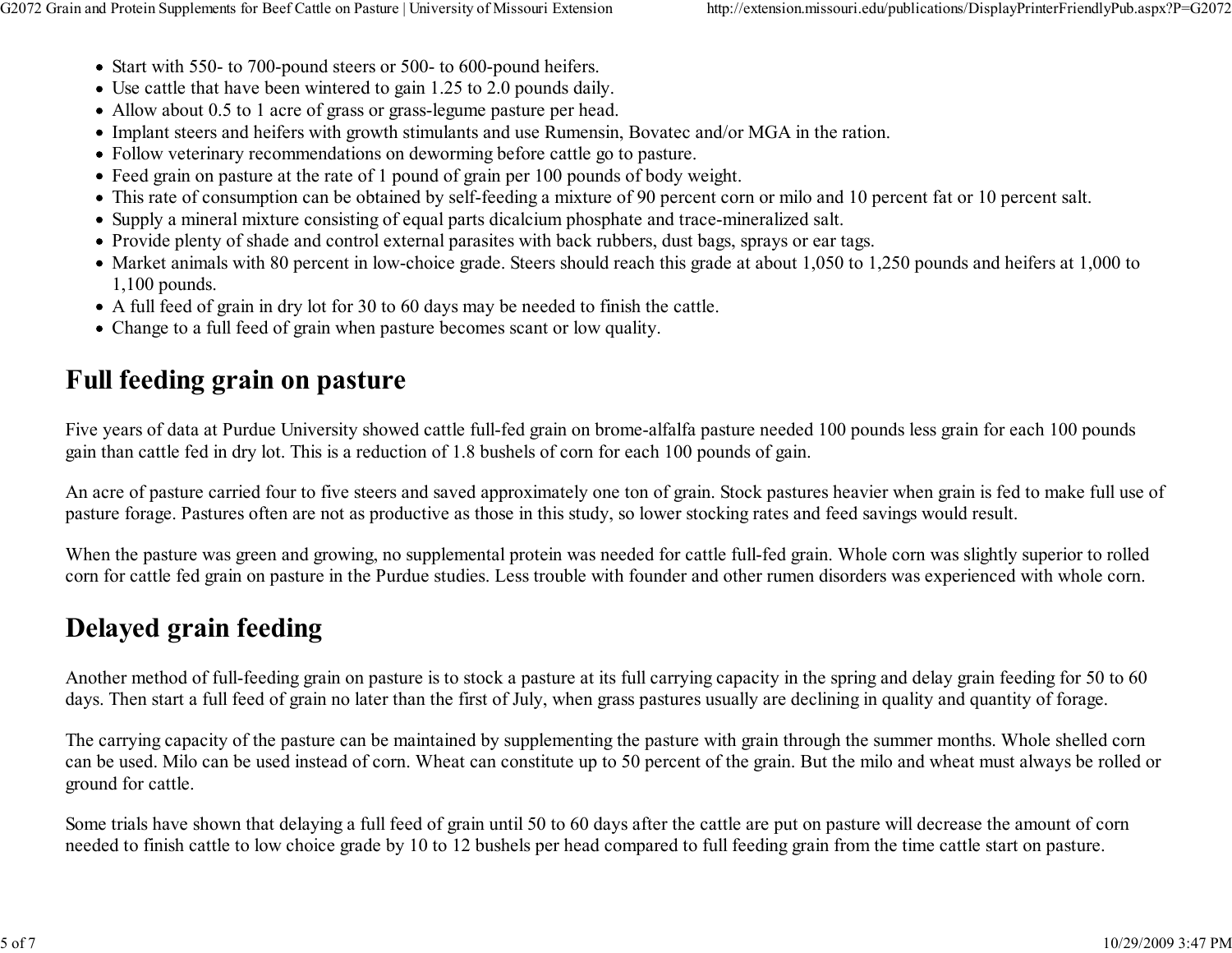# Starting on self-feeder

Cattle full-fed on pasture may be started on a self-feeder at once if a mixture of 50 percent roughage and 50 percent ground grain is provided atfirst. The roughage can be cut to 30 percent and then to 20 percent at 5- to 7-day intervals.

Offer straight ground grain or shelled corn by the end of the third week. Cottonseed hulls, ground corn cobs, ground hay or other roughages can beused. Provide one foot of trough space for every three animals.

## Foundering

Foundering is more likely to occur if cattle graze a long distance from the self-feeder or if the water supply is not close to the feeder. Also, foundering can occur in heifers that over-eat after having reduced their feed intake during a long heat period. A ration lower in energy than shelledcorn is better suited for feeding heifers on grass.

Cattle may founder if pastures become lush from fall rains and cattle prefer the pasture to the grain and lose their adaptation to grain. To avoidfoundering:

- Don't let feeder get empty.
- Remove any moldy feed and tend feeder often.
- Consider feeding steers and heifers separately.
- Regulate the size of the field or add more self-feeders when a large number of cattle are grazed on a large acreage.
- Control stocking rates so that an excess of palatable pasture does not accumulate while cattle are being self-fed grain.

# Vitamin A

Good quality pasture should be high in carotene and provide an abundance of pro-vitamin A for beef cattle. However, high-nitrate feeds and unidentified factors can interfere with the use of carotene by beef cattle. Vitamin A supplementation has increased performance in a few trialswhere cattle were full-fed grain on pasture.

Provide 20,000 IU of vitamin A per head daily to maintain body stores of vitamin A when pastures are mature, especially if cattle are to be fedcorn silage or full-fed grain for an extended period after the grazing season.

G2072, reviewed October 1993

#### Related MU Extension publications